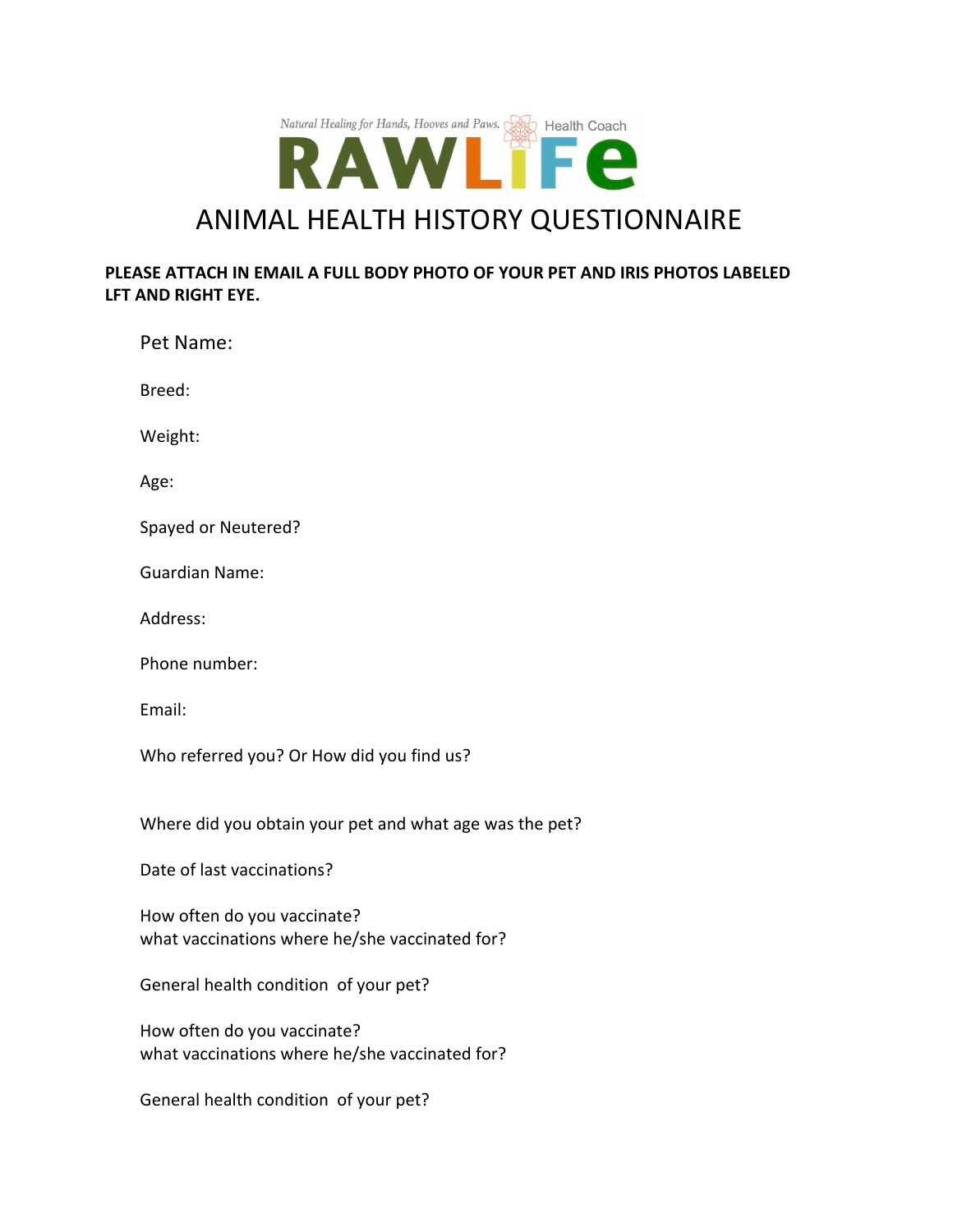Has your pet been diagnosed by a veterinarian with any illness or health problems? If so, what?

Include information about any past or recent surgeries.

Please list all diagnoses and how long problems have been occurring, as well as any symptoms still persisting.

Is your pet currently on any medications (include any recent courses of steroids or antibiotics)? If on prescription medications, what were the medications prescribed for and how long has your pet been taking the medications? Have there been changes associated with being on the medications?

Is your pet on any parasite prevention products (Heartguard, Frontline, Ivermectin, Advantage, Mycodex, etc.)? Which ones and for how long?

Does your pet exhibit any of the following physical conditions? Please check with an X and explain any yes answers.

- \_\_\_\_ Allergies
- Ear problems/infections, mites
- \_\_\_\_ Arthritis/joint stiffness
- \_\_\_\_ Eye infections/drainage/irritation
- \_\_\_\_ Autoimmune disorders
- \_\_\_\_\_Heart problems
- \_\_\_\_ Cancer/tumors
- \_\_\_\_ Reproductive problems
- \_\_\_\_ Cataracts/vision problems
- \_\_\_\_ Seizures
- \_\_\_\_ Deafness/hearing impaired
- \_\_\_\_ Skin/coat problems
- \_\_\_\_ Digestive difficulties
- Skeletal abnormalities (hip dysplasia, etc.)
- \_\_\_\_ Lyme Disease/tick Bourne Diseases
- \_\_\_\_Bile Vomiting
- \_\_\_\_Other:

Explain any yes answers: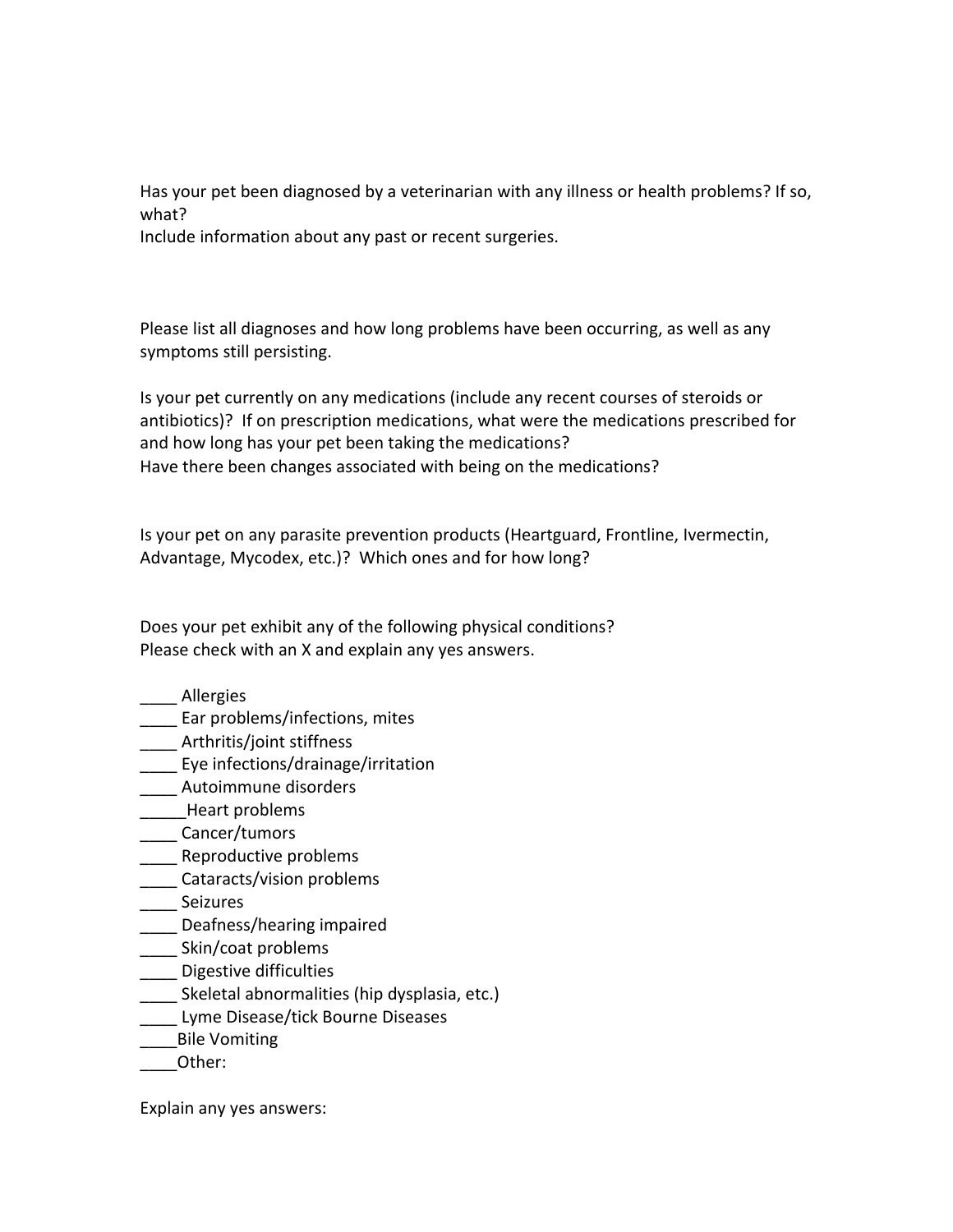Does your pet exhibit any of the following temperament problems? Please explain any yes answers.

- \_\_\_\_Aggressive behavior
- \_\_\_\_Dominance issues
- \_\_\_\_Barking (excessive)
- Doesn't get along with others
- \_\_\_\_Biting
- \_\_\_\_ Pacing
- \_\_\_\_Chewing/licking on objects
- **Scratching**
- \_\_\_\_Chewing/licking on self
- \_\_\_\_Separation Anxiety

\_\_\_\_Other:

Explain any yes answers:

Describe in as much detial as possible our pet's current life -style in terms of walks, playing times, exercise, how long alone, sleep, and interactions with other people or dogs.

Current diet- please include as much information as possible such as brand name of food, the of food your pet gets at each feeding, how many feedings a day, how long your pet has been on the type of food, what was your pet eating before the current food, how many times you have switched pet food and what brands.

What type of food and water bowl to you use?

How much water intake does your pet get?

Does your pet ever vomit? How long has it been going on?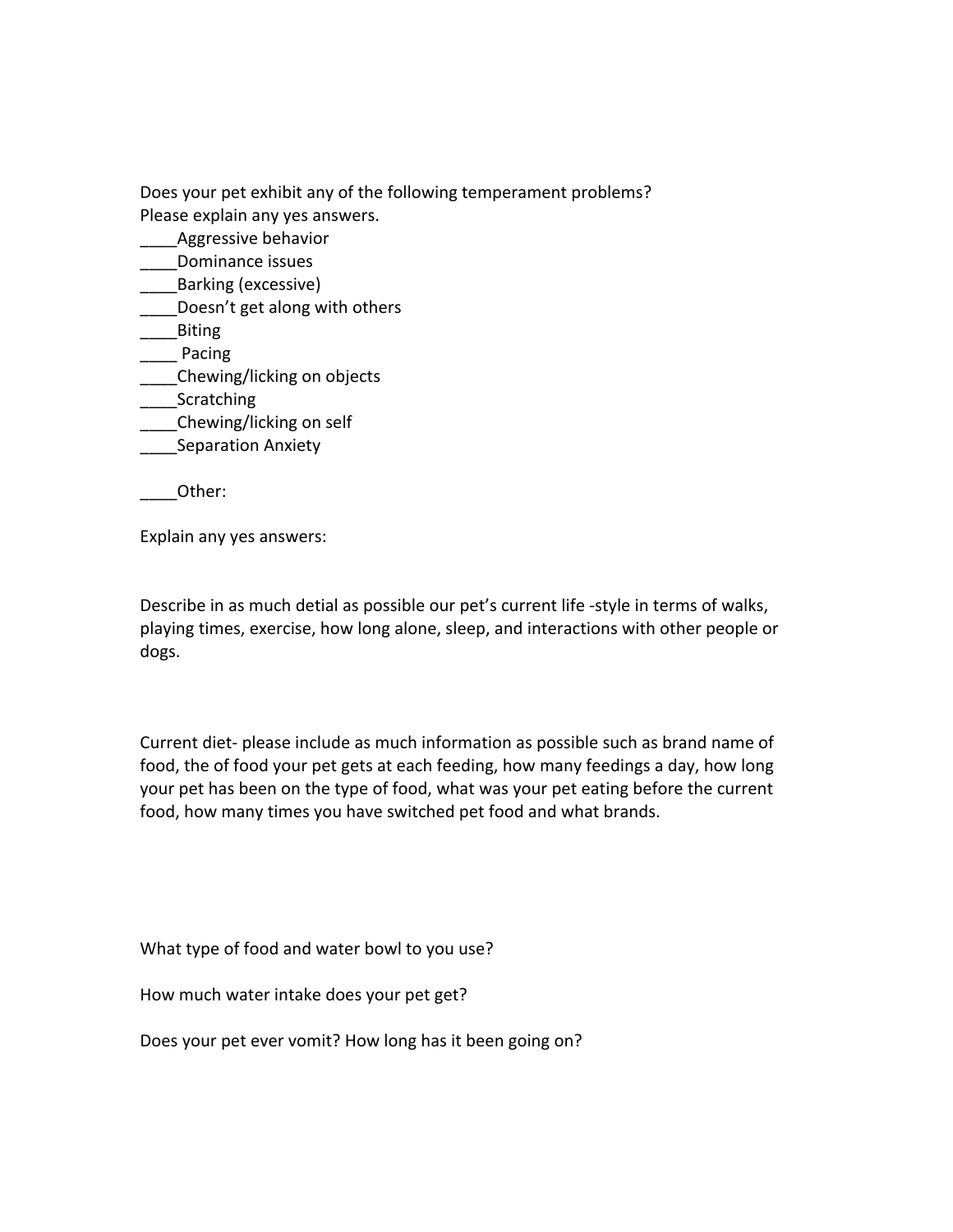How often does you rpet defecate? What is the consistency( soft, hard, runny,) Do you see food in stools?

List the names of all supplements, vitamins, and any other foods, table scraps, or treats you are giving your pet. Please list everything, for example, how many treats your pet gets daily, etc.

What brands of laundry soap, floor or counter cleaners do you use?

What cleaning products do you use in your home-for floors, furniture, walls, windows and bathrooms?

What products do you use in your yard? Do you use pesticides and/or chemical fertilizers on the lawn?

What are your top three main concerns for your pet?

By signing this form and dating this form, you acknowledge that the information above is true and accurate to the best of your knowledge.

\_\_\_\_\_\_\_\_\_\_\_\_\_\_\_\_\_\_\_\_\_\_\_\_\_\_\_\_\_\_\_\_\_\_\_\_\_\_\_\_\_\_\_\_\_\_\_\_\_\_\_\_\_\_\_\_\_\_\_\_\_\_\_\_\_\_\_\_\_\_

## **If emailing this form:**

By entering your name and initials, you are signing this document electronically. You agree that your electronic signature is the legal equivalent of your manual signature. You also agree that no certification authority or other third party verification is necessary to validate your electronic signature

**DISCLAIMER:**